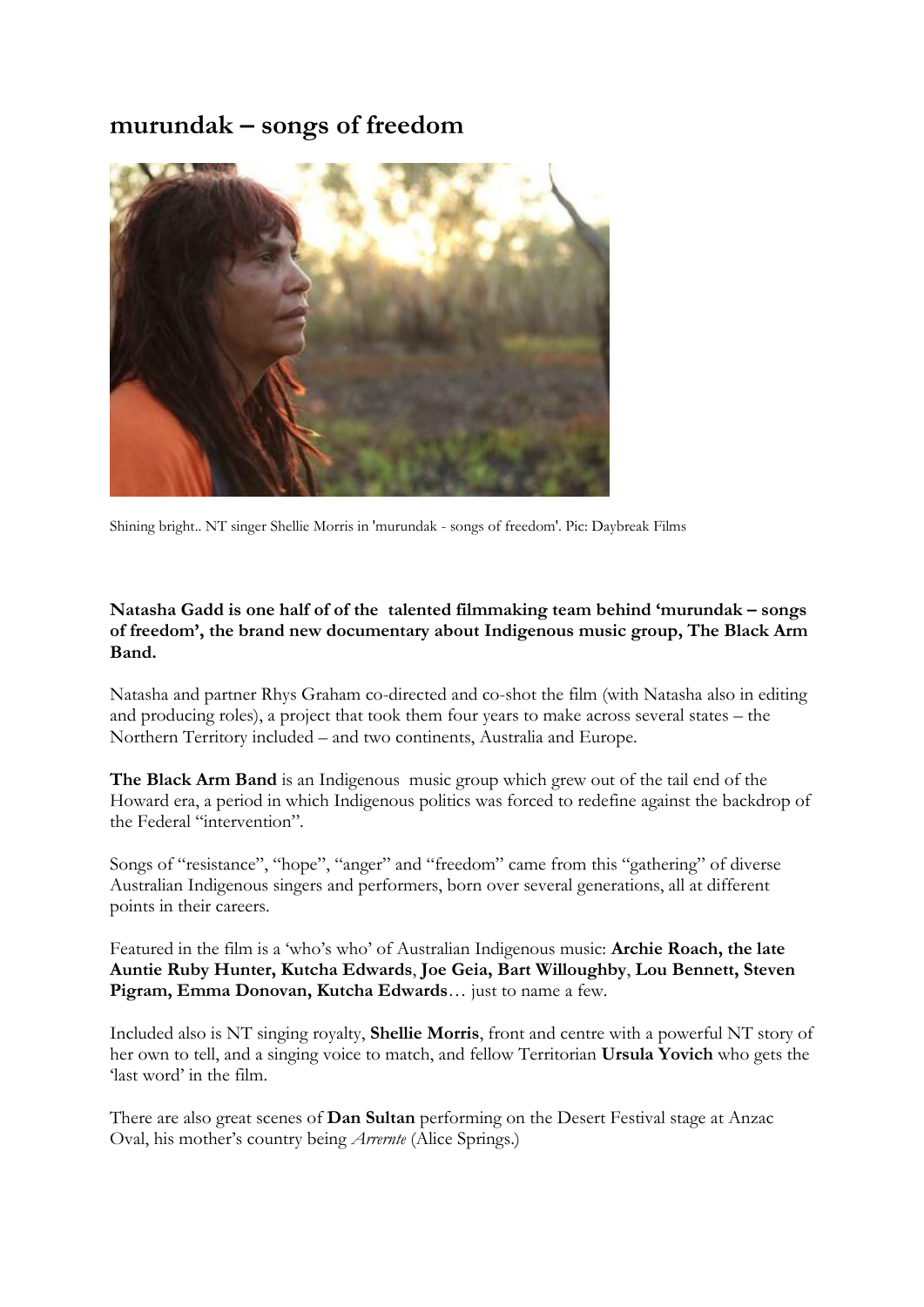Subtitled "a journey into the heart of Aboriginal protest music", in other filmmaking hands 'murundak' could have been easily botched.. (Think "worthy" ABC TV doc, with earnest voiceover over-explaining every scene, and cut fast "lest the audience reach for the remote"..)



On the road... Emma Donovan in a scene from 'murundak'. Pic: Daybreak Films

Thankfully, it's not.

Instead "murundak" takes its time, languidly moving in and out of tour footage, performances, interviews and quietly observant scenes of landscape and performers going back to country, to contemplate where they have come from, and what they are moving towards.

(There"s one such beautiful scene featuring Shellie Morris and her sister in the tropical glades of Kakadu, outside of Darwin.)

Instead "murundak" strikes a delicate balance between "concert film" and "cultural documentary". Which is not surprising given the calibre of this doco-duo's debut film, **[Words From The City](http://www.daybreakfilms.com.au/words-from-the-city/)** (2007), another dynamic music film about the emergence of Australian hip hop as a cultural and musical force to be reckoned with (and how young Indigenous Australian"s have naturally gravitated towards hip hop as a form of contemporary protest music.)

Like 'murundak', *Words* also delves fearlessly into Australia's urban Indigenous culture, and the importance of song in keeping it loud, proud and alive.

*murundak* – "meaning "alive" in Woirurrung language" – is a deft film with music at its heart. Individual stories entwine themselves around performances much like a melody embraces beats in a beautiful, transcendent song. The musicality of "murundak" makes it powerful, defining it. You feel like you are there, at every gig, part of the crowd drinking in the voices and stories, be they sung or spoken.

While inescapably a moving film, indelibly sad in parts (many of the film"s participants are Stolen Generation, with Bart Willoughby likening life for many of his peers akin to the trauma Vietnam vets experienced, "only without the war"), equally, "murundak" is a powerful a story of optimism, pride, celebration and recovery.

Watching the film, you also get the indelible sense that The Black Arm Band has kind of changed everything.. A collective of strong Australian Indigenous public figures, musicians and performers, who are changing the cultural playing field in which we live. Perhaps the healing *has* begun…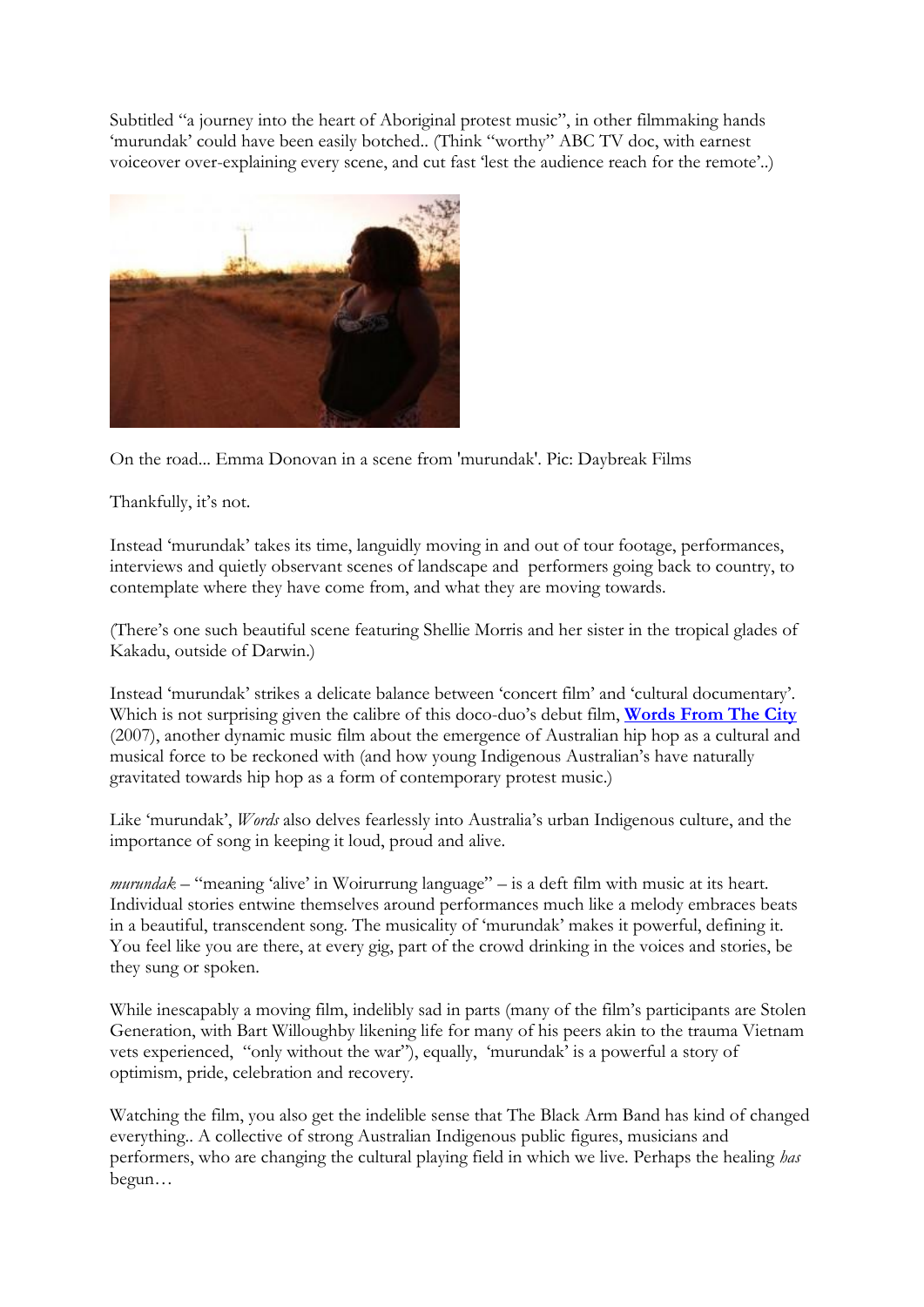*murundak – songs of freedom* will premiere at St. Kilda Festival on February 11, with screenings at WOMADelaide and Adelaide International Film Festival before its SBS-TV screening mid-2011. (Theatrical dates for the NT are also in the pipeline.)

**Natasha Gadd** kindly spent some time with **Music NT**, to walk us through making "murundak", a labour of love from start to end.



In London: L-R, Lou Bennett, Shellie Morris & co-director of 'murundak', Natasha Gadd. Pic: Natasha Gadd

### **Music NT: When did you first hear about the Black Arm Band? And what was your first impression of the project?**

**Natasha Gadd:** In 2006, we were invited to create a series of archival sequences that would play during the live performances of The Black Arm Band's first show 'murundak'. These sequences were intended to provide a context to the songs by showing, in a lyrical, visual way, key moments in the struggle for Aboriginal rights in Australia.

#### MuNT: What made you and Rhys want to tell this story – turn it into a documentary?

**NG:** During the first rehearsal of the show, we realised that this was a unique and extraordinary gathering of the pioneers of Aboriginal protest singers from all corners of the country.

Hearing artists like Archie Roach, the late Ruby Hunter, the late G.R Burrurawanga, Joe Geia, and Bart Willoughby singing the anthems of Aboriginal Australia, we realised that this was a unique expression of the ongoing fight for justice and freedom. Given the political climate at the time – Howard was in his 10th year of leadership – there was a great sense of urgency to get these songs out there and to demand change and call for action. By creating a music documentary of "murundak" we could tell the story of the struggle through the songs that have sustained and galvanized blackfellas for decades but which very few whitefellas know about. We thought this would be a great opportunity to explore not only the history of the struggle but also the personal struggles and sacrifices of the artists. As many of the artists were elders in the community, there was an even greater sense of urgency to record this gathering. Since we began the film, 3 of the original members of the Black Arm Band have passed away. We hope that this documentary serves, in some small way, as a legacy to the music and courage of those early pioneers.

# **MuNT: How long did it take from start to finish?**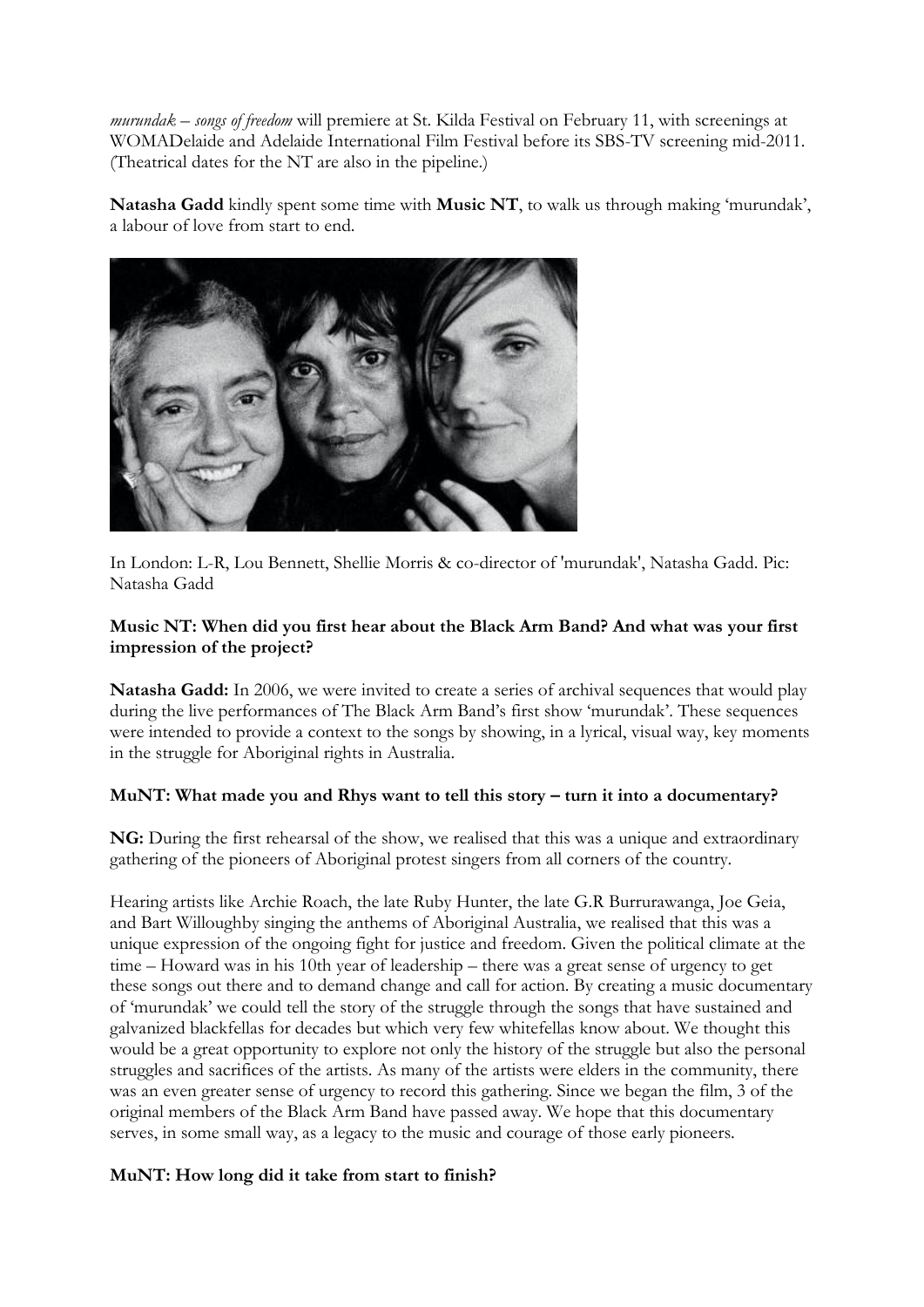**NG:** The film took four years to complete. What surprised us in the early stages was how difficult it was to get the project funded given that this gathering featured such a great lineup of artists and songs. I guess not really surprising given the political climate at the time. When the idea for The Black Arm Band was first conceived in 2004, it was the height of the Howard era, the "history wars" were raging and there was much debate in the political landscape about the "black arm band view of history" – a term coined by historian Geoffrey Blainey and later adopted by Howard which sought to undermine the history of oppression and injustice experience by the Aboriginal people of Australia. Hence the tongue in cheek name "The Black Arm Band".

# **MuNT: Did you spend a lot of time researching it?**

**NG:** We researched the project from a number of angles; from the historical struggles that the songs refer to, the personal stories of the artists and the history of Aboriginal protest music.

We received some early development funding from Film Victoria and Screen Australia which gave us the opportunity to spend time with a number of the key artists including people like Stephen Pigram in Broome and Shellie Morris in Darwin who were far removed from our experience. Shellie took us out on country with her sister Mandy Muir and her family (traditional owners in Kakadu) and we spent time hanging about and filming with her during music workshops at Daly River and community performances in places like Gunbulanya. It was a great way to get to know the artists and what inspires them and motivates them to write and sing.

### **MuNT; How would you describe making the project?**

**NG:** One of the things we love about making docos is the ability to view the world through other people"s eyes. Most of the time was spent filming the artists at every stage of the tour rehearsing, travelling, hanging out as well as performing – to capture their experience of the tour. Making character docos like murundak means that you need to get close to people to be able to represent their stories honestly and respectfully. Sometimes this can be difficult as the closer to the characters you become, the harder it is to remain objective. But to be able to gain the trust of the artists required us to be as open with them as we were hoping they would be with us. It can be challenging and emotionally draining but it is a pretty wild experience to be able to immerse ourselves in the lives of the characters that we film with.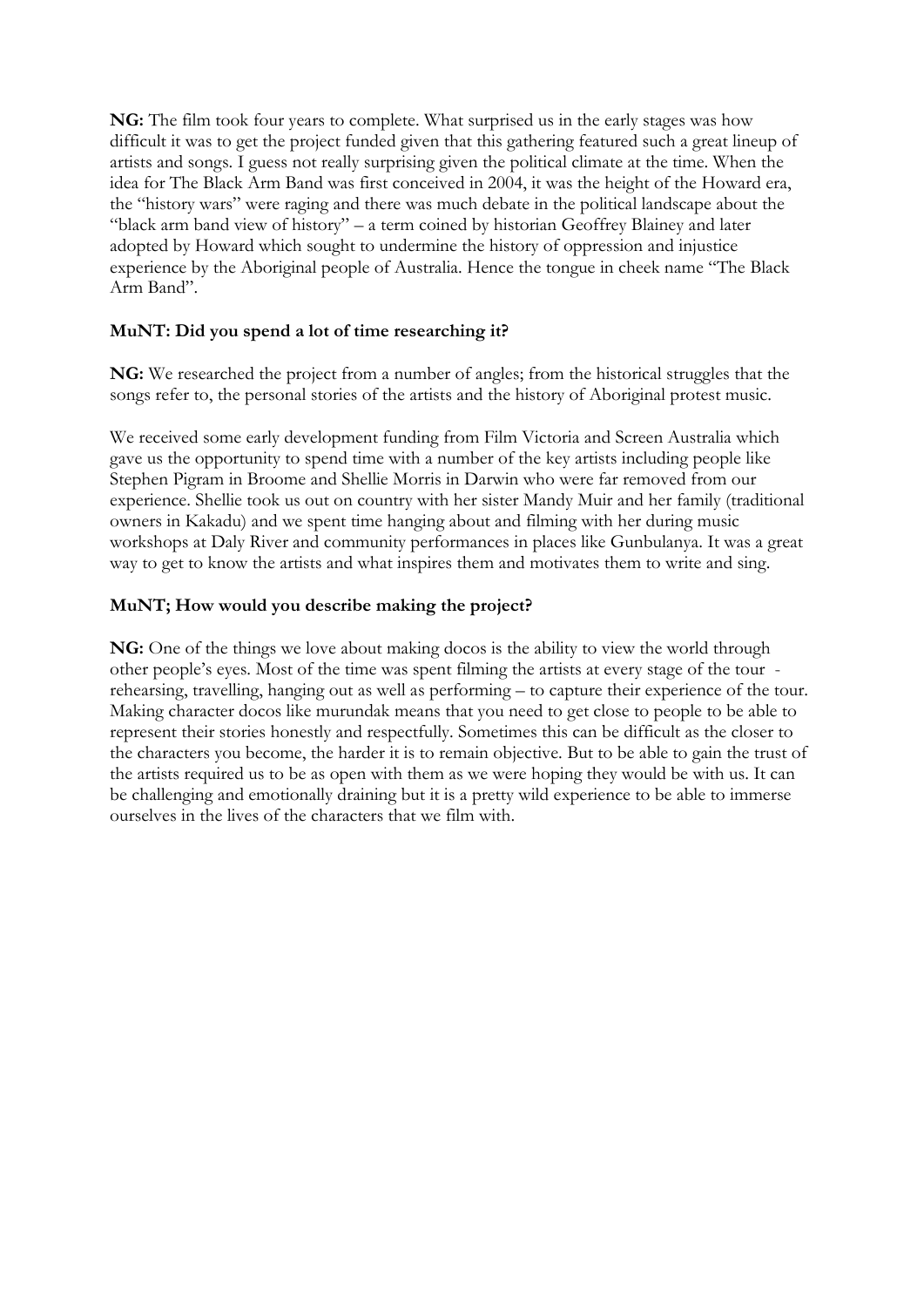

Post-production: in the editing suite with 'murundak - songs of freedom'. Pic: Daybreak Films

# **MuNT: What was the reaction of the participants when you first floated the idea of making the film, and did your relationships with them change over time?**

**NG:** The Black Arm Band is a large ensemble which is made up of not only Indigenous singer/songwriters but also non–Indigenous instrumentalists. There is also a large and dedicated team behind the scenes including the producers at the City of Melbourne and the stage crew. So there were a lot of people we needed to be on board before we could seek the support of the broadcaster and film agencies.

It was a long development period of meeting, talking and filming with the artists to earn the trust required to tell this story. It was definitely difficult and at times, I"m sure, people wondered whether the film would ever be made!

We filmed the first half of the footage whilst still in development with a limited crew and limited resources. Even when we had financed the film, we were still operating with a small crew documenting the tour, recording interviews and filming and recording the live performances. Our relationships with everyone changed over time, particularly with the artists as friendships developed and all our lives were shared. It was a slow process but in the end one that definitely benefited the film as what emerged was much more intimate and involved than if we"d shot it in 6 months.

#### **MuNT: Did your idea of the project – it's shape – change as you were making it? As in, what idea did you have that the film might be when you started out, and what did it end up?**

**NG:** A lot changed in the course of making the film, not just for The Black Arm Band but for the national political landscape as well. The story definitely changed shape over the course of the shoot. The initial idea for the film focused on the pioneers of Aboriginal protest music and the songs that told of the struggles for equality and justice for Aboriginal Australia. After the first couple of shows, younger performers were coming to the fore within the band – like Dan Sultan, Ursula Yovich and Shellie Morris – to sing songs about contemporary Aboriginal life. Whilst a lot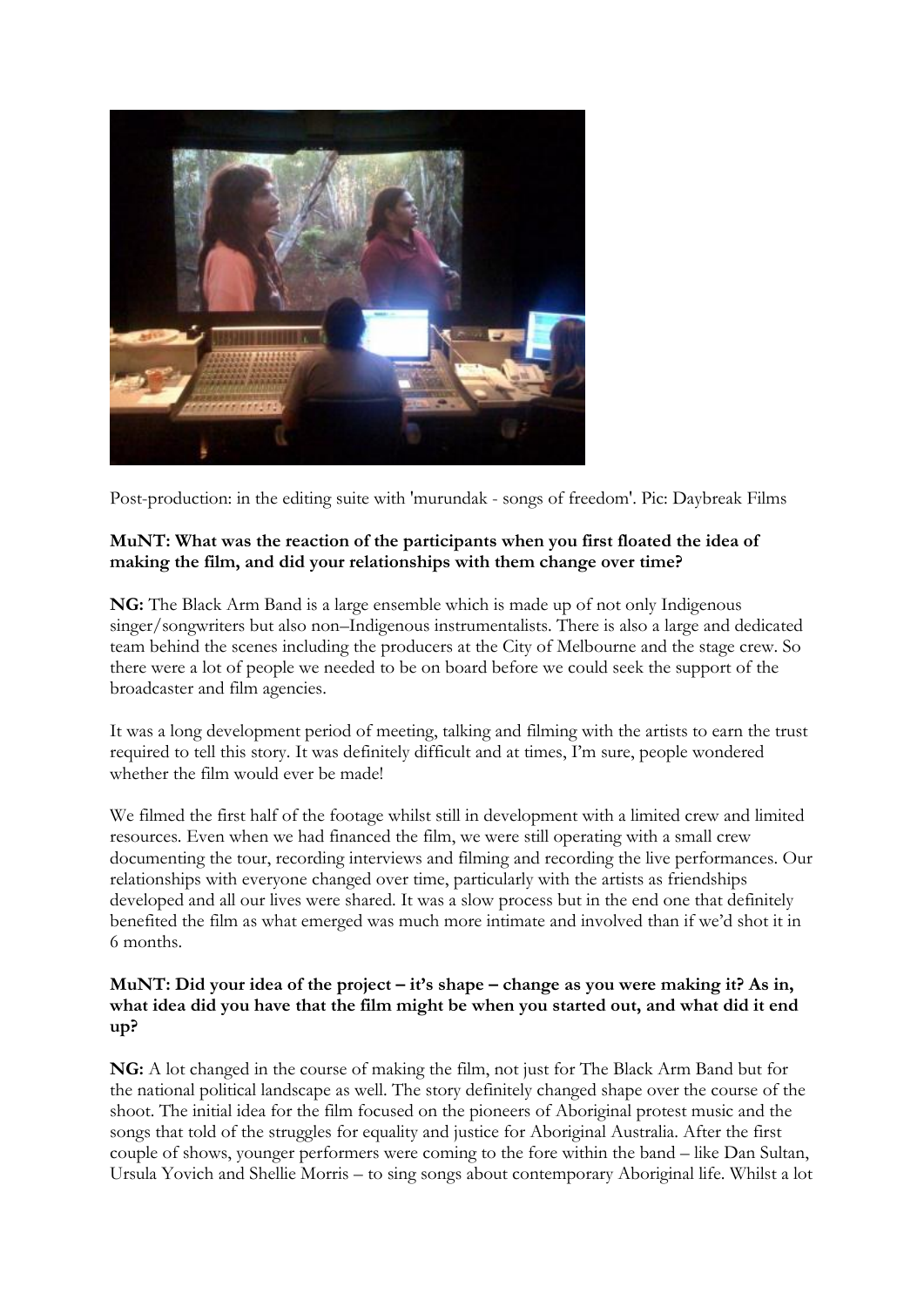of the earlier songs were hard hitting political anthems like "We Have Survived" and "Took the Children Away", these younger performers were singing songs of love and hope. At the same time, Australia itself was changing. As we filmed the tour – from Australian capital cities, to London and then the Northern Territory and Western Australia – Howard was voted out, Rudd voted in and an apology delivered to the Stolen Generations. All these elements seemed to impact on not only the artists and the songs but also the different audiences along the tour, both black and white.

# **MuNT: Do you view the 'murundak' doco as a music documentary?**

**NG:** We view "murundak – songs of freedom" as part-music documentary, part-character doco. There are obviously live music performances in the film but they are often interwoven with the story of the songs and the journey of the tour.



Shellie Morris in 'murundak', on stage with The Black Arm Band. Pic: Daybreak Films

#### **MuNT: What did you learn making the film?**

**NG:** We learned so much through making this film. Obviously we learned a lot about the historical and political history of the struggle but what we really learnt about was this huge repertoire of music that has galvanised blackfellas across the country for decades. There are a few songs that have obviously been big on the mainstream circuit like 'Treaty', 'From Little Things Big Things Grow" and "Solid Rock", but the anthems that came before it had an even bigger impact on blackfellas across the country. Everywhere we went, north or south, urban or remote, songs like "We Have Survived" and "Yil Lull" are played, danced and sung over and over again. As Bart Willoughby said, "these are the peoples' anthems".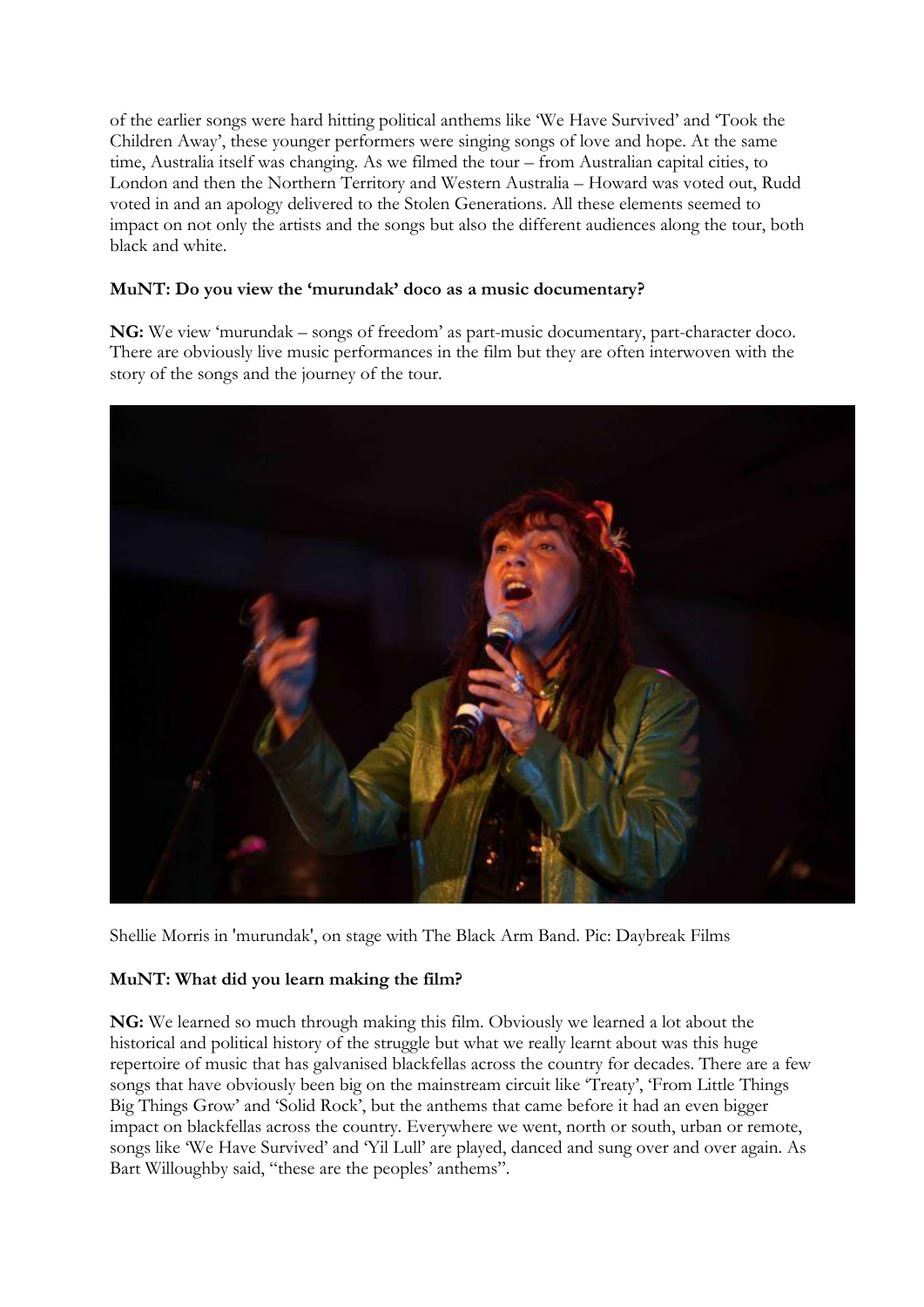#### **MuNT: How much time did you shoot and/or spend in the NT? What were your impressions – specially about the music?**

**NG:** We spent a couple of weeks in the early development stage of the film in and around Darwin, Arnhem Land and Kakadu filming with **Shellie Morris**. The second night we were in Darwin she said she wanted to surprise us and asked us to meet her at the Botanical Gardens. It was the Darwin Festival and we arrived at dusk just as the lanterns were lighting up the trees and **Gurrumul** – prior to releasing his landmark album – was walking onto the stage. It was totally amazing and even more so that the audience were singing along in Yolngu matha.

The next day we went to the Gunbalanya club for a performance by **Wildflower Band** and Shellie. which is totally etched in our memories. The creativity and the prolific nature of music making in Northern Territory is really unique. There"s a sound shaped by geography but also just by a joyful creativity that keeps music constantly flowing in communities around the region.

# **MuNT: What did you learn about the NT – and the artists in TBAB from the Territory – when you filmed there?**

NG: While its obviously hard [for non-Indigenous speakers] to totally understand the 'language' songs, there is a definite NT sound and an emotion that is still communicated by the songs. Shellie has that same sound but given many of her songs are in English, it makes it easier to understand! But the focus on family and country runs throughout all these songs and a lot of the music we heard in the Top End.

### **MuNT: Can you tell us your first impressions of meeting Shellie?**

**NG:** The first time we heard Shellie singing *Swept Away* we couldn"t believe what a strong and soulful voice she had. Whether she is singing to an audience of 2000 at the Opera House or two people around a campfire, she captivates everyone, every time. And offstage, she is just as generous and welcoming as on which is why so many people warm to her and fall in love with her and her music.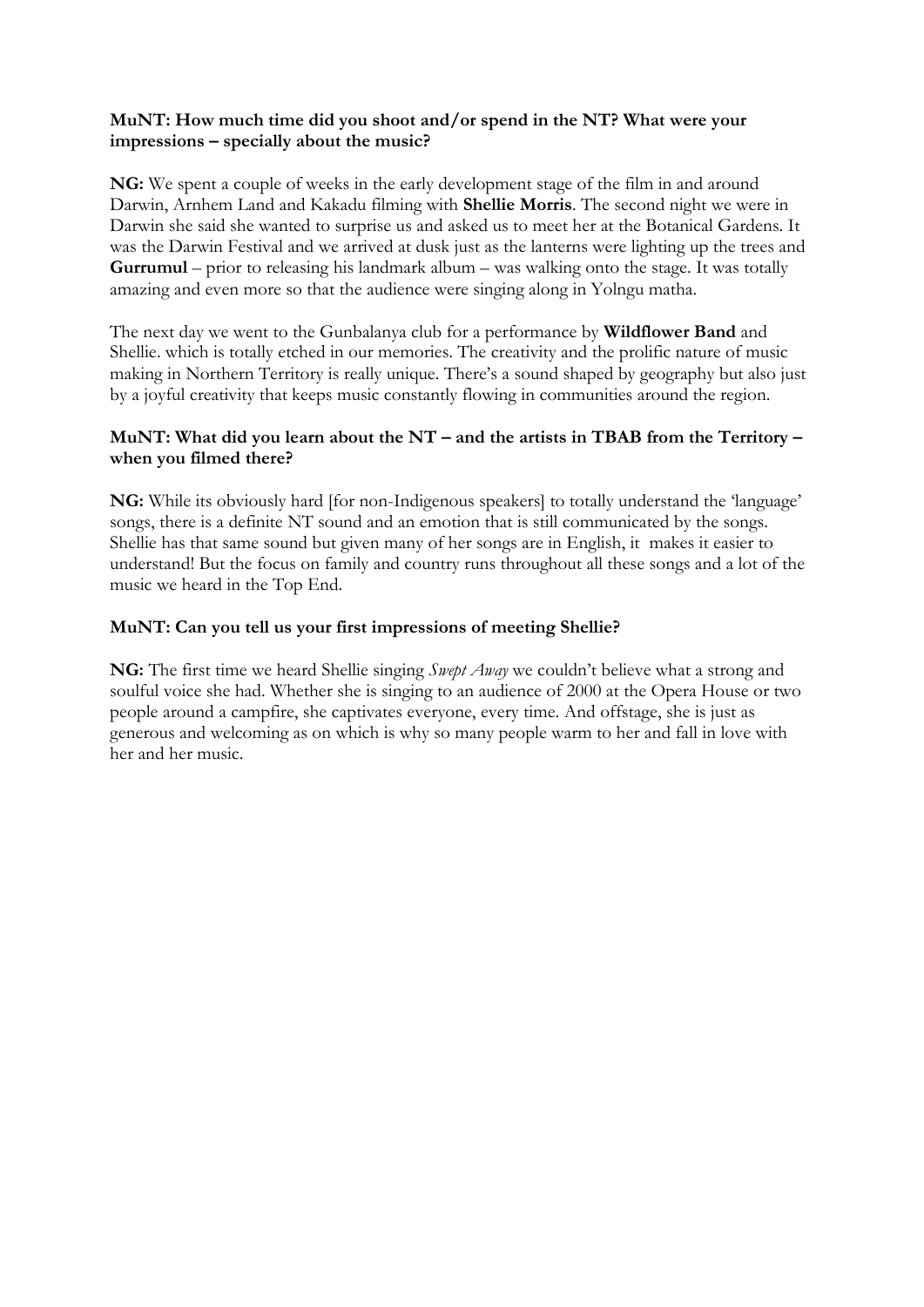

Shellie Morris: publicity shot for 'murundak - songs of freedom'. Pic: Daybreak Films

# **MuNT: You're premiering at St Kilda Film Festival – and then WOMADelaide – are you finding the film is being welcomed by film festivals, or arts festivals?**

**NG:** The film has been welcomed by both arts festivals and film festivals which is great. We have done a really big push with the arts festivals largely because many of the large arts festivals across the country have been involved with the live Black Arm Band show"s or have featured many of The Black Arm Band artists over the years.

So it made sense to approach festivals that have a strong affinity with the artists and the band.

Like the concerts, we hope the film plays to diverse audiences across the country and overseas. It has a place in both traditional cinema venues as well as open air at arts festivals or community screenings. Everyone is part of the story.

# **MuNT: What are your plans for the film after the festivals?**

**NG:** We are planning a national tour of the film in April then in May SBS will screen the film. After that Madman will release the film on DVD. We"re also hoping the film will find an international audience.